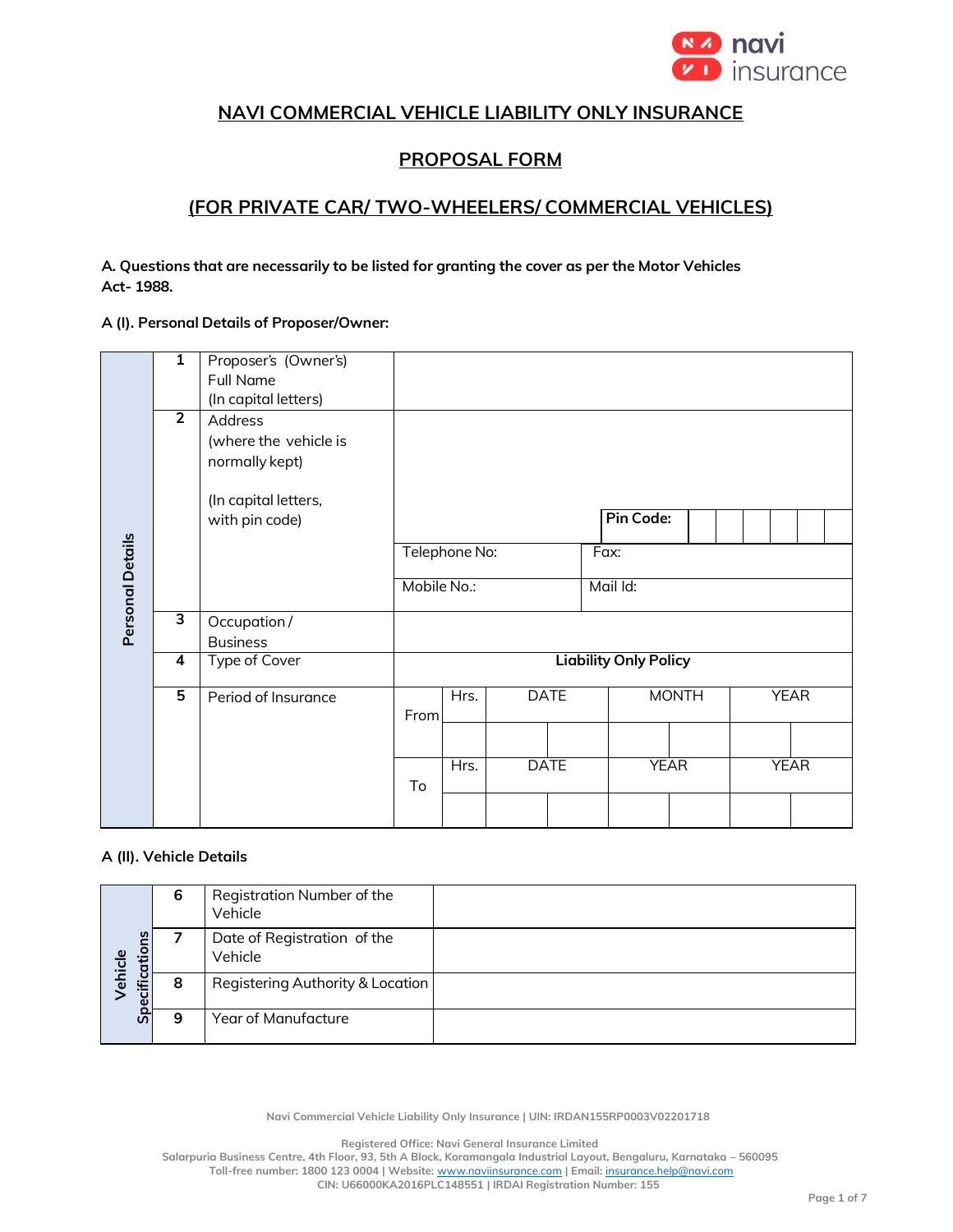

|                           | 10 | Engine Number                                                                                                          |                         |            |            |     |           |
|---------------------------|----|------------------------------------------------------------------------------------------------------------------------|-------------------------|------------|------------|-----|-----------|
|                           | 11 | Chassis Number                                                                                                         |                         |            |            |     |           |
|                           | 12 | Make of the Vehicle                                                                                                    |                         |            |            |     |           |
|                           | 13 | Model                                                                                                                  |                         |            |            |     |           |
|                           | 14 | Type of Body                                                                                                           |                         |            |            |     |           |
|                           | 15 | Cubic Capacity of the Vehicle                                                                                          |                         |            |            |     |           |
|                           | 16 | Seating Capacity including<br>Driver                                                                                   |                         |            |            |     |           |
|                           | 17 | Whether vehicle is driven by<br>non-conventional source of<br>power/CNG/LPG/Bi-Fuel?<br>If 'YES', please give details. |                         |            |            |     |           |
|                           | 18 | Whether the use of vehicle is<br>limited to own premises?                                                              |                         |            | <b>YES</b> |     | NO.       |
|                           | 19 | Whether the vehicle is used for<br>commercial purpose?                                                                 |                         |            | <b>YES</b> |     | NO.       |
|                           | 20 | Whether the vehicle is used<br>for driving tuitions? (GR-44)                                                           |                         |            | <b>YES</b> |     | NO.       |
|                           | 21 | Details of Hire Purchase /<br>Hypothecation / Lease                                                                    | (IMT-5)/(IMT-7)/(IMT-6) |            |            |     |           |
|                           |    | a) Is the vehicle proposed for<br>insurance is:                                                                        |                         |            |            |     |           |
|                           |    | i) Under Hire Purchase?                                                                                                |                         |            | <b>YES</b> |     | <b>NO</b> |
|                           |    | ii) Under Lease Agreement?                                                                                             |                         | <b>YES</b> |            |     | <b>NO</b> |
|                           |    | iii) Under Hypothecation?                                                                                              |                         |            | <b>YES</b> |     | <b>NO</b> |
|                           |    | b) If 'YES', give name and address<br>of concerned party/parties:                                                      |                         |            |            |     |           |
|                           |    | Note: (Copies of R.C and fitness certificate should be submitted along with the<br>proposal form)                      |                         |            |            |     |           |
|                           |    | Coverage for liability against Third Party Risks (Death<br>or Bodily Injury) required in respect of:                   |                         |            |            |     |           |
|                           |    | (i) Owner Driver only                                                                                                  |                         |            |            | NO. |           |
| Bodily Injury             |    | (ii) Any person other than Paid Driver                                                                                 |                         |            |            | NO. |           |
|                           | 22 | If 'YES', give details of such other persons                                                                           |                         |            |            |     |           |
| Third Party Risks: Death/ |    | $\mathbf{1}$                                                                                                           |                         |            |            |     |           |
|                           |    | $\overline{2}$                                                                                                         |                         |            |            |     |           |
|                           |    | 3                                                                                                                      |                         |            |            |     |           |

**Registered Office: Navi General Insurance Limited**

**Salarpuria Business Centre, 4th Floor, 93, 5th A Block, Koramangala Industrial Layout, Bengaluru, Karnataka – 560095 Toll-free number: 1800 123 0004 | Website:** [www.naviinsurance.com](http://www.naviinsurance.com/) **| Email:** [insurance.help@navi.com](mailto:insurance.help@navi.com)

**CIN: U66000KA2016PLC148551 | IRDAI Registration Number: 155**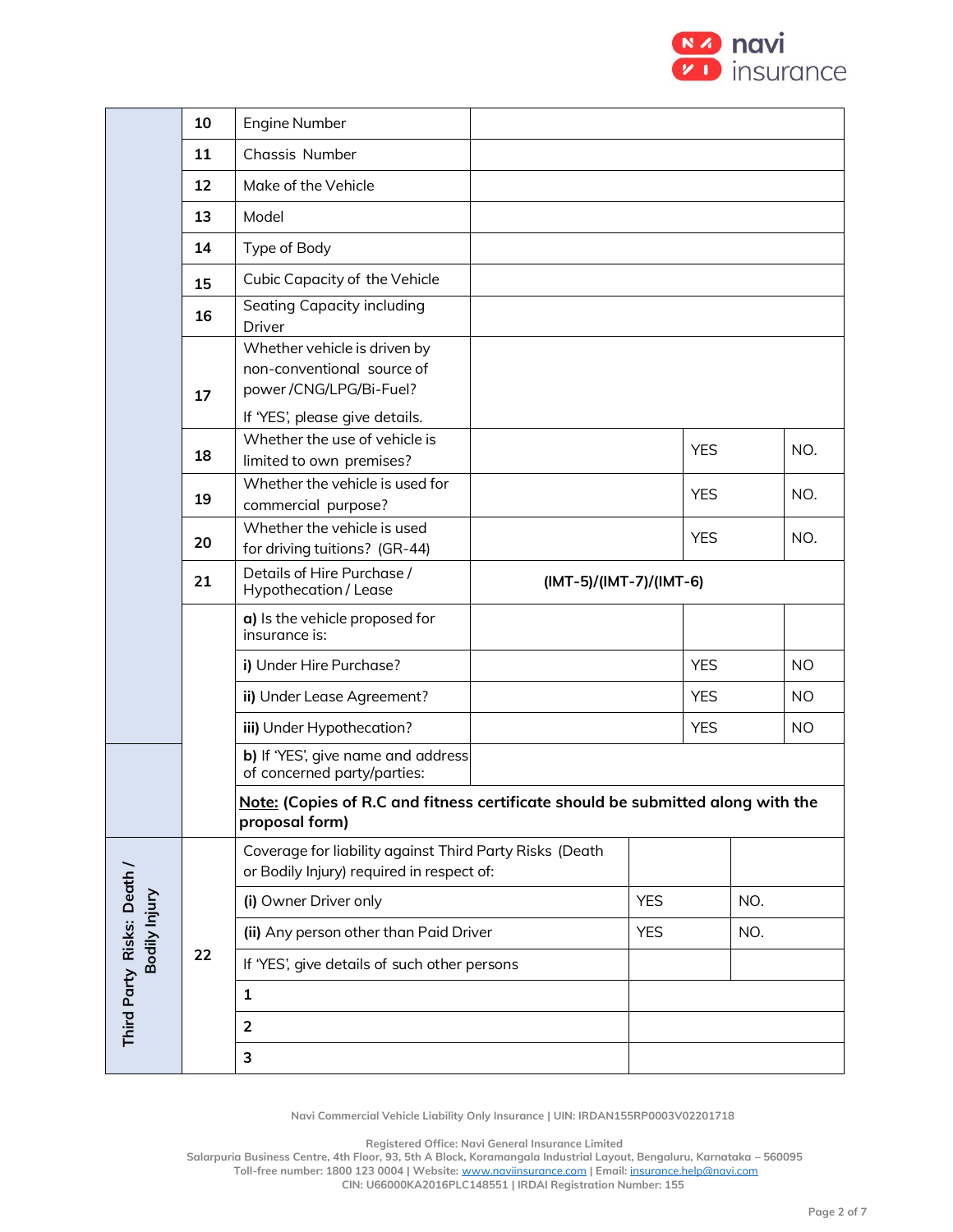

| Third party<br>Risks: TPPD                                                                                         | [Note:<br>1. Section 146 of Motor Vehicles Act-1988 makes it mandatory for the owner of the<br>vehicle to ensure that he or any other person authorized by him to drive a vehicle in<br>public place has insurance against third party risks. (The explanation to Section 146<br>exempts the paid driver)<br>2. As per Section 147 (2) (a). The liability is 'as incurred 'in the case of death / bodily injury of<br>a third party]<br>Do you wish to have the statutory Third-Party<br>$(MT-20)$<br>Property Damage (TPPD) liability of Rs. 6000/-<br><b>YES</b><br><b>NO</b><br>23<br>only? |                                                                                                                                                                                                                                       |                  |           |  |  |  |  |
|--------------------------------------------------------------------------------------------------------------------|------------------------------------------------------------------------------------------------------------------------------------------------------------------------------------------------------------------------------------------------------------------------------------------------------------------------------------------------------------------------------------------------------------------------------------------------------------------------------------------------------------------------------------------------------------------------------------------------|---------------------------------------------------------------------------------------------------------------------------------------------------------------------------------------------------------------------------------------|------------------|-----------|--|--|--|--|
|                                                                                                                    |                                                                                                                                                                                                                                                                                                                                                                                                                                                                                                                                                                                                | [For additional TPPD limits, please see Q.No. 25]                                                                                                                                                                                     |                  |           |  |  |  |  |
|                                                                                                                    |                                                                                                                                                                                                                                                                                                                                                                                                                                                                                                                                                                                                | Legal liability to persons employed in connection with operation of the vehicle, who are<br>'workmen'. [The liability of the Employer under the Employees 'Compensation Act-1923 is<br>covered under the Motor Vehicles Act-1988.)    |                  |           |  |  |  |  |
|                                                                                                                    | 24                                                                                                                                                                                                                                                                                                                                                                                                                                                                                                                                                                                             | 1) Drivers                                                                                                                                                                                                                            | (No. of persons: |           |  |  |  |  |
| Third Party Risks: Liability to Employee under<br>E.C. Act-1923(Compulsorily to be covered by<br>1988)<br>(M.V ACT |                                                                                                                                                                                                                                                                                                                                                                                                                                                                                                                                                                                                | 2) Employees (Workmen)<br>(No. of persons:                                                                                                                                                                                            |                  |           |  |  |  |  |
|                                                                                                                    |                                                                                                                                                                                                                                                                                                                                                                                                                                                                                                                                                                                                | (Note: The Motor Vehicles Act-1988 under Sec. 147 (1) (ii) (i) covers liability to employees<br>who are Employees within the meaning of the Employees 'Compensation Act-1923.]<br>[For additional coverage, please refer to Q.No. 26] |                  |           |  |  |  |  |
|                                                                                                                    |                                                                                                                                                                                                                                                                                                                                                                                                                                                                                                                                                                                                | B. Questions that provide additional covers as per IMT Endorsements                                                                                                                                                                   |                  |           |  |  |  |  |
|                                                                                                                    | 25                                                                                                                                                                                                                                                                                                                                                                                                                                                                                                                                                                                             | The Policy provides additional Third Party Property                                                                                                                                                                                   |                  |           |  |  |  |  |
| Addl. TPPD                                                                                                         | 39<br>$\mathfrak{E}$                                                                                                                                                                                                                                                                                                                                                                                                                                                                                                                                                                           | Damage liability limit for Two-wheeler Rs. 1,00,000 and<br>for other class of vehicle Rs. 7,50,000/-. Do you wish to<br>cover the additional limit?                                                                                   | <b>YES</b>       | <b>NO</b> |  |  |  |  |
|                                                                                                                    |                                                                                                                                                                                                                                                                                                                                                                                                                                                                                                                                                                                                | [Refer to Q.No. 23]                                                                                                                                                                                                                   |                  |           |  |  |  |  |
| Additional                                                                                                         | <b>YES</b><br><b>NO</b><br>Liability to<br>Employee<br>Do you wish to cover wider legal liability to employees<br>who are 'workmen'?<br>26                                                                                                                                                                                                                                                                                                                                                                                                                                                     |                                                                                                                                                                                                                                       |                  |           |  |  |  |  |

**Registered Office: Navi General Insurance Limited**

**Salarpuria Business Centre, 4th Floor, 93, 5th A Block, Koramangala Industrial Layout, Bengaluru, Karnataka – 560095 Toll-free number: 1800 123 0004 | Website:** [www.naviinsurance.com](http://www.naviinsurance.com/) **| Email:** [insurance.help@navi.com](mailto:insurance.help@navi.com)

**CIN: U66000KA2016PLC148551 | IRDAI Registration Number: 155**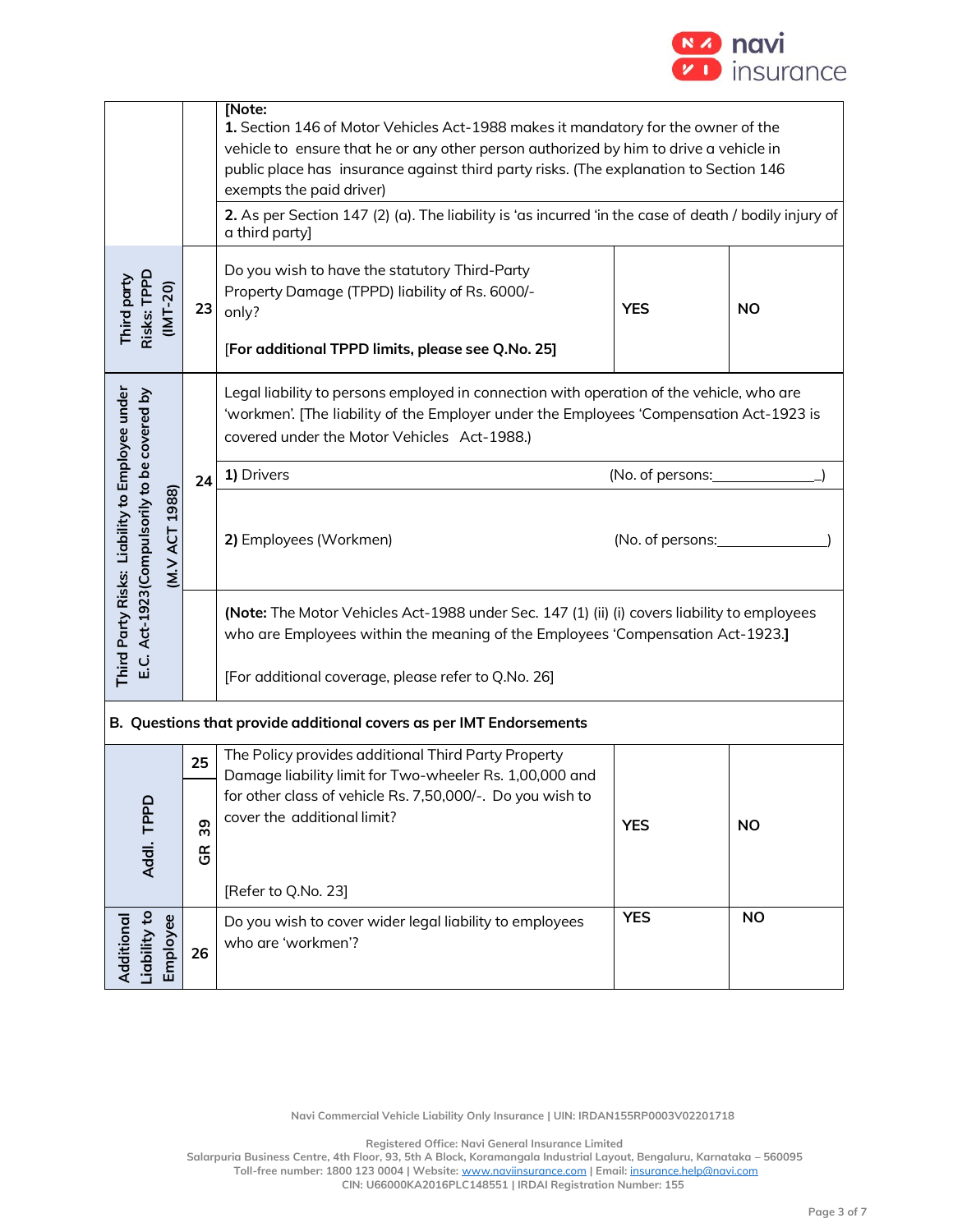

|                                                    | $(NT-28)$        | This information is sought to cover in addition to liability<br>under the Employees' Compensation Act-1923, also<br>liability under the Fatal Accidents Act-1855 and the<br>Common Law]<br>Note: The additional liability under Common Law<br>and Fatal Accidents Act in respect of employees who<br>are employees is covered under this endorsement<br>[Refer to Q.No. 24]                                                                                                                                                                                                                                                                                                                                                                                                                                       |            |           |  |  |  |  |
|----------------------------------------------------|------------------|-------------------------------------------------------------------------------------------------------------------------------------------------------------------------------------------------------------------------------------------------------------------------------------------------------------------------------------------------------------------------------------------------------------------------------------------------------------------------------------------------------------------------------------------------------------------------------------------------------------------------------------------------------------------------------------------------------------------------------------------------------------------------------------------------------------------|------------|-----------|--|--|--|--|
| Liability to Employees<br>who are not<br>Employee' | 27<br>$(1MT-29)$ | Do you wish to cover wider legal liability to employees<br>who are NOT 'Employees'?<br>(Note: The liability under Common Law and Fatal<br>Accidents Act-1855 in respect of employees who are<br>Employees can<br>be covered under this<br>not<br>endorsement).                                                                                                                                                                                                                                                                                                                                                                                                                                                                                                                                                    | <b>YES</b> | <b>NO</b> |  |  |  |  |
| Personal Accident Cover of Owner Driver            | 28               | Personal Accident Cover for Owner Driver is compulsory in the Liability Only<br>Cover. Please give details of nomination:<br>(a) Name of the Nominee & Age<br>(b) Relationship<br>(c) Name of the Appointee<br>(If Nominee is a Minor)<br>(d) Relationship to the Nominee:<br>(Note:<br>1. Personal Accident cover for Owner Driver is compulsory for Sum Insured of Rs.<br>15,00,000/- for Commercial Vehicles.<br>2. Compulsory PA cover for owner driver cannot be granted where a vehicle is owned<br>by a company, a partnership firm or a similar body corporate or where the owner-<br>driver does not hold an effective driving license)<br>Do you already have a 24-hour Personal Accident cover against Death and<br>Permanent Disability (Total and Partial) for Capital Sum Insured of at least Rs.15 |            |           |  |  |  |  |

**Registered Office: Navi General Insurance Limited**

**Salarpuria Business Centre, 4th Floor, 93, 5th A Block, Koramangala Industrial Layout, Bengaluru, Karnataka – 560095 Toll-free number: 1800 123 0004 | Website:** [www.naviinsurance.com](http://www.naviinsurance.com/) **| Email:** [insurance.help@navi.com](mailto:insurance.help@navi.com)

**CIN: U66000KA2016PLC148551 | IRDAI Registration Number: 155**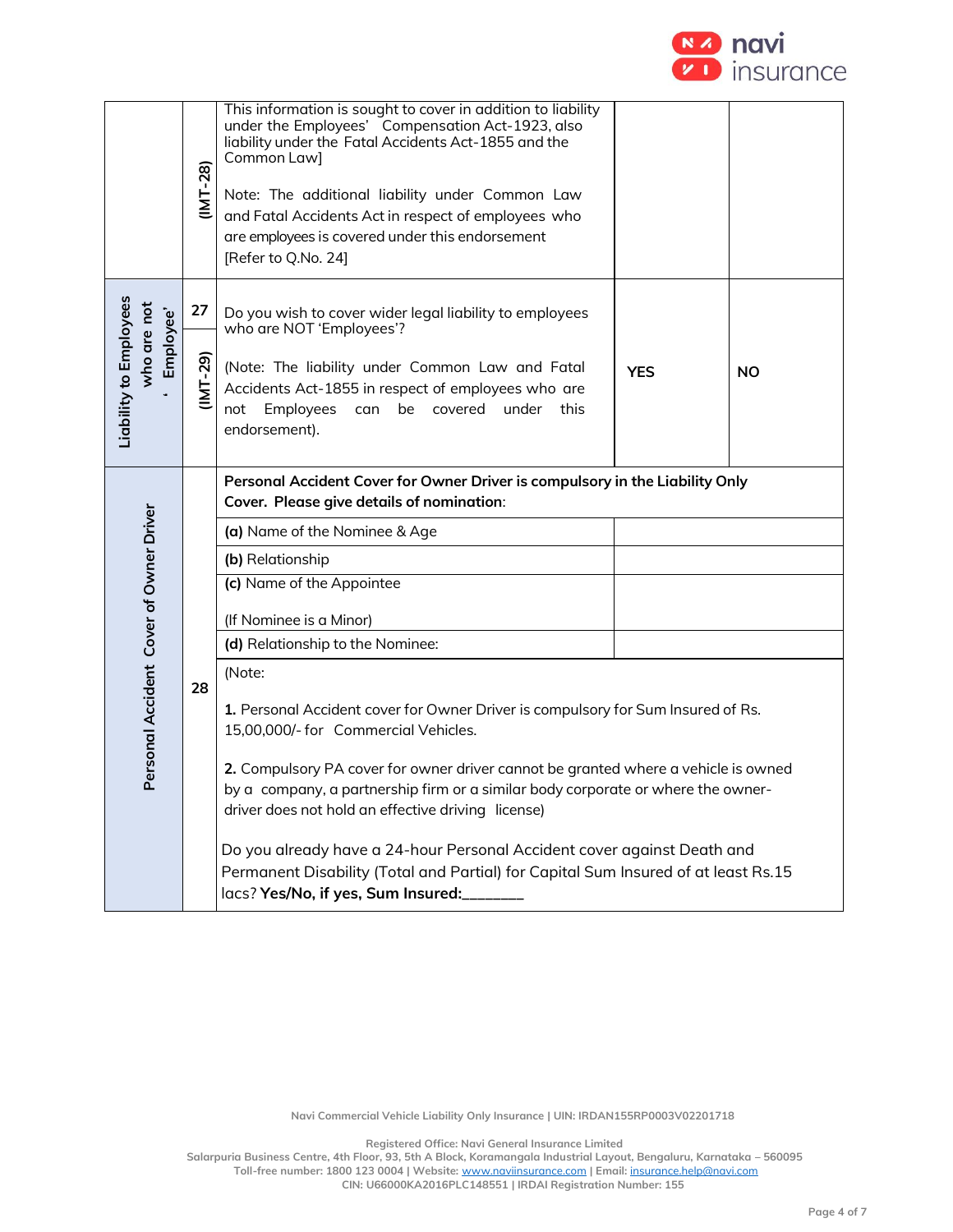

|                                              | 29                | Do you wish to include Personal Accident cover<br>for named persons?                                                                   |                                                                                                                    |            |             |                | <b>YES</b>                                                                                      | NO.          |     |  |  |
|----------------------------------------------|-------------------|----------------------------------------------------------------------------------------------------------------------------------------|--------------------------------------------------------------------------------------------------------------------|------------|-------------|----------------|-------------------------------------------------------------------------------------------------|--------------|-----|--|--|
|                                              |                   | opted for:                                                                                                                             | If YES, give name and Capital Sum Insured (CSI)                                                                    |            |             |                |                                                                                                 |              |     |  |  |
|                                              |                   | Sr no                                                                                                                                  |                                                                                                                    |            | CSI (Opted) |                |                                                                                                 |              |     |  |  |
| PA Cover for Named Occupants                 |                   |                                                                                                                                        | <b>Name</b>                                                                                                        |            | (Rs.)       |                | Nominee                                                                                         | Relationship |     |  |  |
|                                              | $-15$             | $\mathbf{1}$                                                                                                                           |                                                                                                                    |            |             |                |                                                                                                 |              |     |  |  |
|                                              | IML               | $\overline{2}$                                                                                                                         |                                                                                                                    |            |             |                |                                                                                                 |              |     |  |  |
|                                              |                   | 3                                                                                                                                      |                                                                                                                    |            |             |                |                                                                                                 |              |     |  |  |
|                                              |                   | 4                                                                                                                                      |                                                                                                                    |            |             |                |                                                                                                 |              |     |  |  |
|                                              |                   | 5                                                                                                                                      |                                                                                                                    |            |             |                |                                                                                                 |              |     |  |  |
|                                              |                   | Note: (The maximum CSI available per person is Rs. 2 Lacs in case of Private Cars and Rs. 1 Lakh<br>in case of Motorized Two Wheelers) |                                                                                                                    |            |             |                |                                                                                                 |              |     |  |  |
|                                              | 30                |                                                                                                                                        | Do you wish to include Personal Accident cover for Un-Named Passengers/hirer/pillion<br>passengers (Two Wheelers)? |            |             |                |                                                                                                 |              |     |  |  |
| <b>Dccupants</b><br>PA Cover for Un<br>Named |                   |                                                                                                                                        |                                                                                                                    |            |             |                | If YES, give number of persons and Capital Sum Insured (CSI) Opted                              |              |     |  |  |
|                                              | $-16$<br><u>T</u> |                                                                                                                                        | No. of Persons: The Contract of Persons:                                                                           |            |             |                |                                                                                                 |              |     |  |  |
|                                              |                   |                                                                                                                                        |                                                                                                                    |            |             |                | (Note: The maximum CSI available per person is Rs. 2 Lakhs in case of Commercial Vehicles)      |              |     |  |  |
|                                              | 31                |                                                                                                                                        |                                                                                                                    |            |             |                | Whether extension of geographical area to the following countries required?                     |              |     |  |  |
| <b>Geographical Extension</b>                |                   | $\mathbf 1$                                                                                                                            | Bangladesh                                                                                                         | <b>YES</b> | NO.         | $\overline{2}$ | <b>Bhutan</b>                                                                                   | <b>YES</b>   | NO. |  |  |
|                                              |                   | 3                                                                                                                                      | <b>Maldives</b>                                                                                                    | <b>YES</b> | NO.         | $\overline{4}$ | Nepal                                                                                           | <b>YES</b>   | NO. |  |  |
|                                              | (INT-1)           | 5                                                                                                                                      | Pakistan                                                                                                           | <b>YES</b> | NO.         | 6              | Sri Lanka                                                                                       | <b>YES</b>   | NO. |  |  |
|                                              |                   |                                                                                                                                        | area cover can be availed by use of this endorsement)                                                              |            |             |                | (Note: Presently the territory covered is geographical area of India. Extension of geographical |              |     |  |  |

**Registered Office: Navi General Insurance Limited**

**Salarpuria Business Centre, 4th Floor, 93, 5th A Block, Koramangala Industrial Layout, Bengaluru, Karnataka – 560095 Toll-free number: 1800 123 0004 | Website:** [www.naviinsurance.com](http://www.naviinsurance.com/) **| Email:** [insurance.help@navi.com](mailto:insurance.help@navi.com) **CIN: U66000KA2016PLC148551 | IRDAI Registration Number: 155**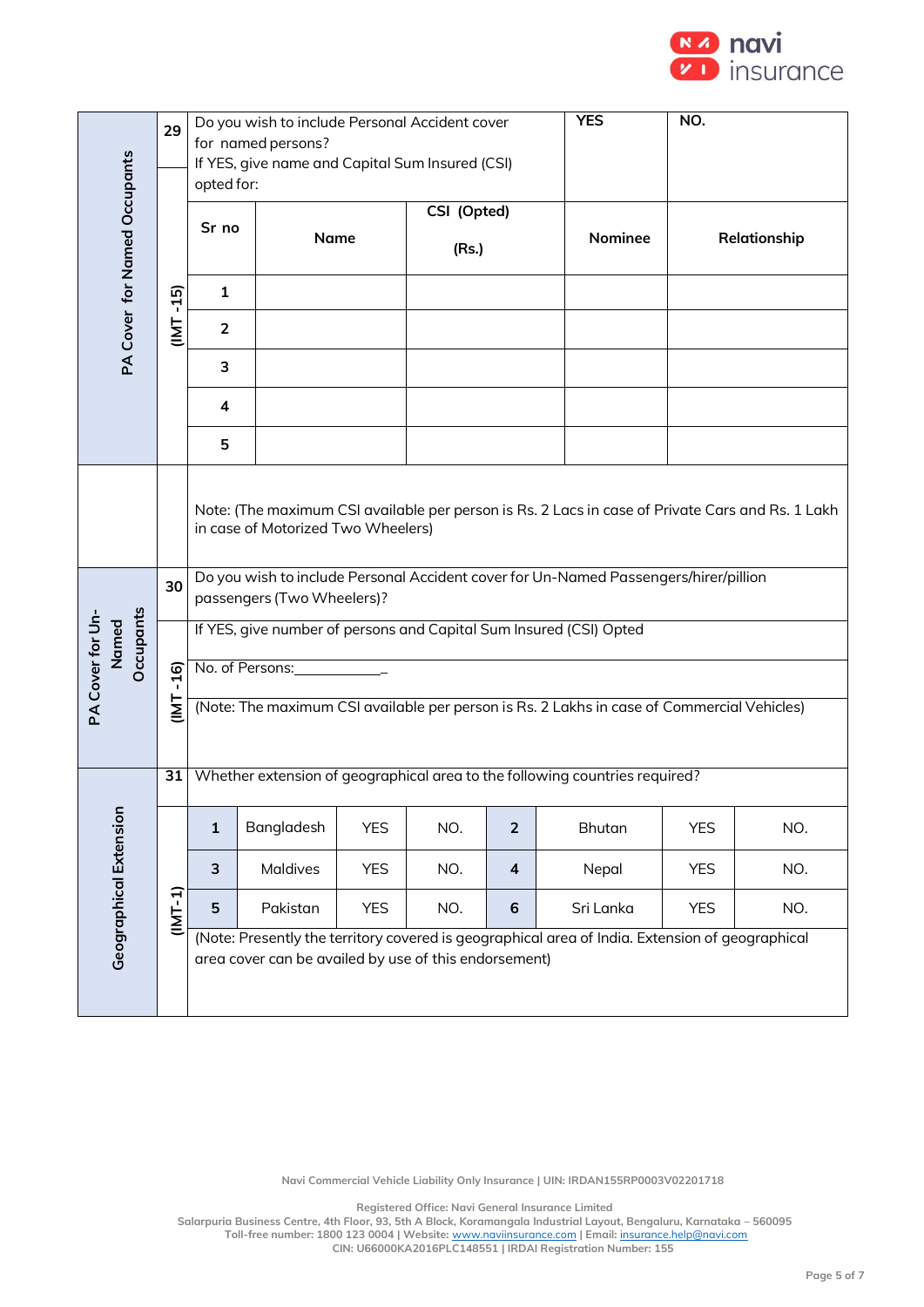

|  |                 |                                                       | C. Questions that are elicited for information and data collection purposes |                      |  |                |                           |               |  |                    |             |
|--|-----------------|-------------------------------------------------------|-----------------------------------------------------------------------------|----------------------|--|----------------|---------------------------|---------------|--|--------------------|-------------|
|  | 32              | <b>Previous History:</b>                              |                                                                             |                      |  |                |                           |               |  |                    |             |
|  |                 |                                                       | a. Date of purchase of the vehicle by the                                   |                      |  | DD             | <b>MM</b>                 | <b>YR</b>     |  |                    |             |
|  |                 |                                                       | Proposer:                                                                   |                      |  |                |                           |               |  |                    |             |
|  |                 |                                                       | <b>b.</b> Whether the vehicle was new or second hand at the                 |                      |  |                | <b>NEW</b>                |               |  | <b>SECOND HAND</b> |             |
|  |                 |                                                       | time of purchase?                                                           |                      |  |                |                           |               |  |                    |             |
|  |                 |                                                       | c. Will the vehicle be used exclusively for                                 |                      |  |                |                           |               |  |                    |             |
|  |                 |                                                       | (i) Private, Social, Domestic, Pleasure & Professional                      |                      |  |                | <b>YES</b>                | NO.           |  |                    |             |
|  |                 |                                                       | Purpose?                                                                    |                      |  |                |                           |               |  |                    |             |
|  |                 |                                                       | (ii) Carriage of goods other than samples or<br>personal luggage?           |                      |  |                | <b>YES</b>                | NO.           |  |                    |             |
|  |                 |                                                       | d. Is the vehicle in good condition?                                        |                      |  |                | <b>YES</b>                | NO.           |  |                    |             |
|  |                 | If NO, please give details                            |                                                                             |                      |  |                |                           |               |  |                    |             |
|  |                 | e. Name and Address of the previous                   |                                                                             |                      |  |                |                           |               |  |                    |             |
|  |                 |                                                       | insurance company:                                                          |                      |  |                |                           |               |  |                    |             |
|  |                 |                                                       | f. Previous policy number:                                                  |                      |  |                |                           |               |  |                    |             |
|  |                 |                                                       | g. Period of Insurance                                                      | From                 |  |                | To                        |               |  |                    |             |
|  |                 |                                                       | h. Claims lodged during the preceding 3 years                               |                      |  |                |                           |               |  |                    |             |
|  |                 |                                                       | <b>YEAR</b>                                                                 | <b>NO. OF CLAIMS</b> |  |                | <b>CLAIM AMOUNT (Rs.)</b> |               |  |                    |             |
|  |                 |                                                       |                                                                             |                      |  |                |                           |               |  |                    |             |
|  |                 |                                                       |                                                                             |                      |  |                |                           |               |  |                    |             |
|  |                 |                                                       |                                                                             |                      |  |                |                           |               |  |                    |             |
|  | $\overline{33}$ |                                                       | <b>Details of Driver:</b>                                                   |                      |  |                |                           |               |  |                    |             |
|  |                 | Age [ In Years]<br>Age and Date of Birth of the Owner |                                                                             |                      |  |                | Date of Birth             |               |  |                    |             |
|  |                 | α.                                                    |                                                                             |                      |  |                | DD                        | <b>MM</b>     |  |                    | <b>YEAR</b> |
|  |                 | Age and Date of Birth of the Owner<br>b.              |                                                                             |                      |  | Age [ In Years |                           | Date of Birth |  |                    |             |
|  |                 |                                                       |                                                                             |                      |  |                | <b>DD</b>                 | <b>MM</b>     |  |                    | <b>YEAR</b> |
|  |                 | c.                                                    | Does the driver suffer from defective vision or<br>hearing or               |                      |  |                | <b>YES</b>                |               |  | <b>NO</b>          |             |
|  |                 |                                                       | any physical infirmity?                                                     |                      |  |                |                           |               |  |                    |             |
|  |                 |                                                       | If 'YES', please give details of such infirmity                             |                      |  |                |                           |               |  |                    |             |

**Registered Office: Navi General Insurance Limited**

**Salarpuria Business Centre, 4th Floor, 93, 5th A Block, Koramangala Industrial Layout, Bengaluru, Karnataka – 560095 Toll-free number: 1800 123 0004 | Website:** [www.naviinsurance.com](http://www.naviinsurance.com/) **| Email:** [insurance.help@navi.com](mailto:insurance.help@navi.com)